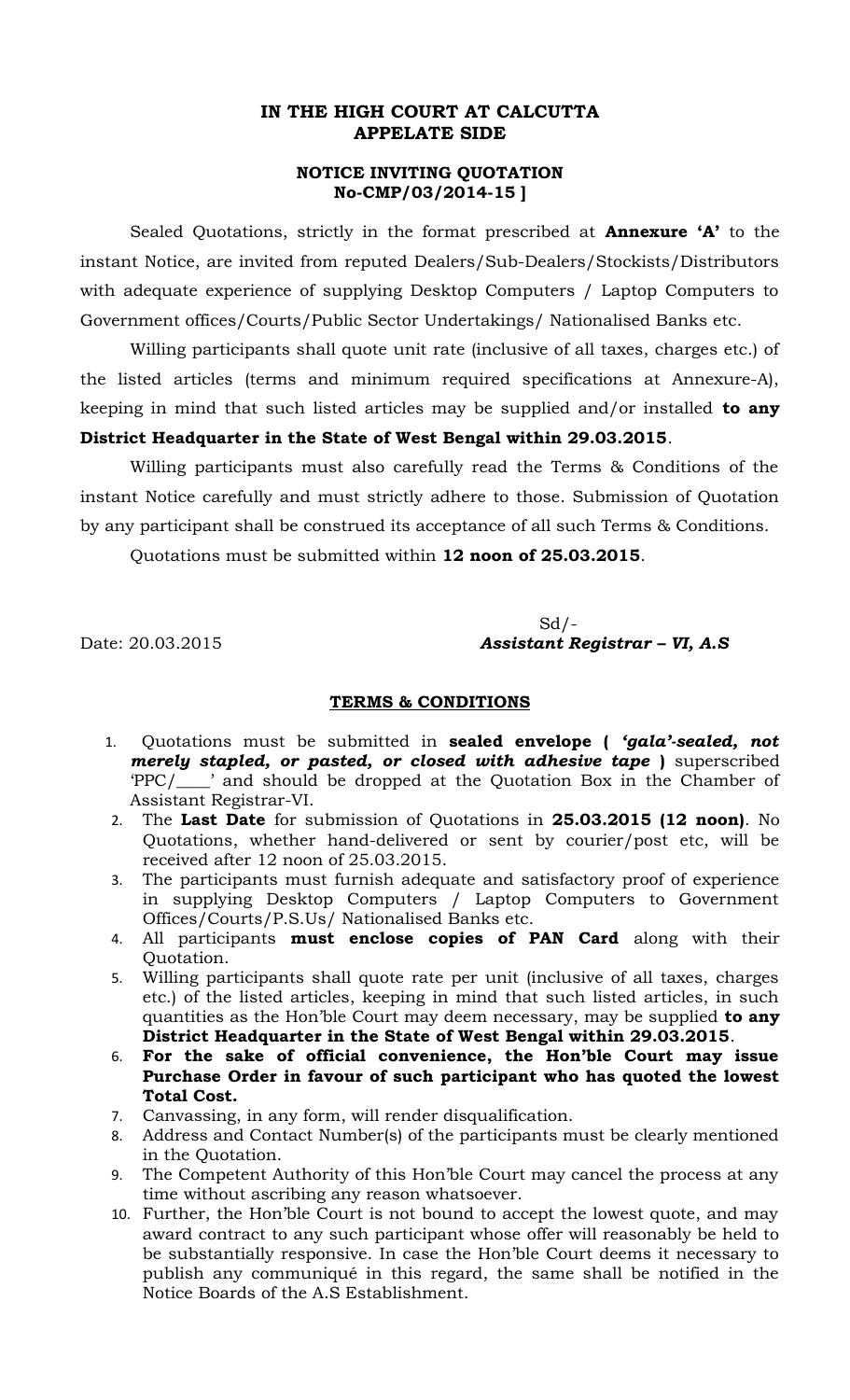| <b>ANNEXURE</b> |  |
|-----------------|--|
|                 |  |

|                                |                                                                                                                    | <b>Format of Quotation {Ref: N.I.Q No.</b>                                                             |                                                                                      |  |
|--------------------------------|--------------------------------------------------------------------------------------------------------------------|--------------------------------------------------------------------------------------------------------|--------------------------------------------------------------------------------------|--|
|                                |                                                                                                                    |                                                                                                        |                                                                                      |  |
|                                |                                                                                                                    |                                                                                                        |                                                                                      |  |
|                                |                                                                                                                    | Contact Numbers: (Office) ___________ (Fax) ____________ (Mobile) _____________                        |                                                                                      |  |
|                                |                                                                                                                    | PAN of the Applicant (enclose copy of PAN Card) : ______________________________                       |                                                                                      |  |
| <b>ARTICLE *</b>               |                                                                                                                    | <b>MINIMUM REQUIRED SPECIFICATION</b>                                                                  | Rate per Unit (inclusive of all<br>taxes, charges etc.)<br><b>AND</b>                |  |
|                                | (minimum 2 years' On-Site Warranty<br>Preferred)<br>Brochure(s) of offered Brands must be submitted with Quotation |                                                                                                        | <b>Offered Brand AND</b><br><b>Period of Warranty</b>                                |  |
| <b>Desktop Computer</b>        |                                                                                                                    | 2 Core i7 4770 3.4Ghz Processor                                                                        |                                                                                      |  |
|                                |                                                                                                                    | <sup>2</sup> Windows 8<br><b>❷</b> 500GB HDD @ 7200rpm                                                 | Rate:                                                                                |  |
|                                | ❷<br>❷                                                                                                             | <b>❷ 4 GB DDR RAM</b><br>18" LED Monitor<br>2 USB Keyboard & Optical Mouse<br>6 USB Ports and 2 of 3.0 | <b>Brand Offered:</b>                                                                |  |
|                                | ❷                                                                                                                  | <b>DVD Writer</b><br><sup>●</sup> 10/100/1000 Networking Facility<br><b>@ 280W SMPS</b>                | Period of On-Site Warranty:                                                          |  |
|                                |                                                                                                                    | <sup>2</sup> Administrative Password Facility                                                          | $\frac{1}{2}$ years                                                                  |  |
| <b>Multi-function</b>          |                                                                                                                    | Scan (Flatbed, Colour), Copy, Print Features                                                           |                                                                                      |  |
| Printer-cum-<br><b>Scanner</b> | ❷                                                                                                                  | Minimum 16MB Internal memory                                                                           | Rate:<br>Rs                                                                          |  |
|                                | ❷                                                                                                                  | <b>Monochrome Output with 2-line Display</b>                                                           | <b>Brand Offered:</b>                                                                |  |
|                                | ❷                                                                                                                  | Resolution: 2400 x 600 dpi                                                                             |                                                                                      |  |
|                                | ❷                                                                                                                  | <b>Standard Tray 60-105 GSM</b>                                                                        | <u> 1989 - Johann John Stone, market francuski filozof (</u>                         |  |
|                                | ❷                                                                                                                  | Manual Feed Slot of Paper Sizes A4, Letter,<br>Legal, Executive, Folio                                 | Period of On-Site Warranty:<br>years<br>the control of the control of the control of |  |
|                                | ❷                                                                                                                  | 100-sheet Output Tray capacity                                                                         |                                                                                      |  |
|                                | ❷                                                                                                                  | OS: Windows XP, Windows 7,8, Vista,                                                                    |                                                                                      |  |
|                                | ❷                                                                                                                  | USB 2.0 support                                                                                        |                                                                                      |  |
|                                | ❷                                                                                                                  | 18ppm Mono Print Speed with Minimum<br>4,500 pages (A4) duty-cycle                                     |                                                                                      |  |
| <b>Laptop Computer</b>         | ❷                                                                                                                  | Intel Corei3 Processor (1.7Ghz)                                                                        | Rate:                                                                                |  |
|                                | ❷                                                                                                                  | <b>4GB RAM</b>                                                                                         | $\mathsf{Rs}$ . The set of $\mathsf{Rs}$ is the set of $\mathsf{Rs}$ .               |  |
|                                | ❷                                                                                                                  | 500GB HDD                                                                                              | <b>Brand Offered:</b>                                                                |  |
|                                | ❷                                                                                                                  | 15.6" Screen                                                                                           |                                                                                      |  |
|                                | ❷                                                                                                                  | <b>Windows 8</b>                                                                                       | Period of On-Site Warranty:                                                          |  |
|                                | ❷                                                                                                                  | <b>Intel HD Graphics</b>                                                                               | years                                                                                |  |
|                                |                                                                                                                    |                                                                                                        |                                                                                      |  |